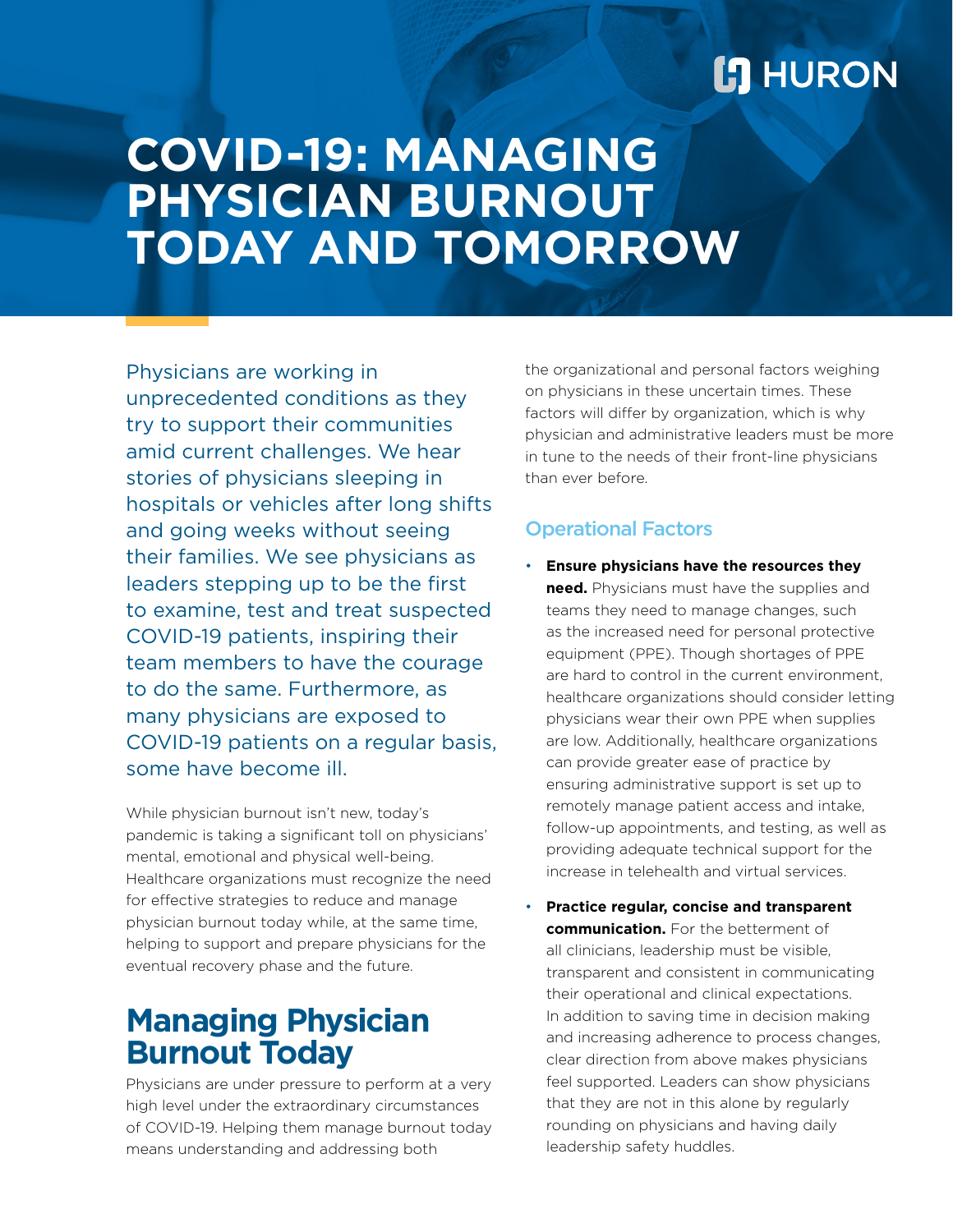#### Personal Factors

- **Understand the emotional toll of the situation.**  Recent [research](https://jamanetwork.com/journals/jama/fullarticle/2764380) shows that physicians are suffering from eight distinct sources of anxiety amid the pandemic: decreased access to personal protective equipment; the fear of exposing their families and coworkers to the virus; not knowing if the organization will take care of them if they get sick; needing more child care to compensate for working longer hours; not being able to acquire basic needs such as food, hydration, transportation and lodging; being able to perform if they are transferred to a new functional area; and a lack of information from the organization. To support physicians during this tumultuous time, check in with physicians regularly to understand the unique personal factors impacting their emotional health. Ask meaningful questions such as, "Is there something you need that you're not getting?" and "What is weighing on you most today? How can I help?"
- **Strongly encourage physicians to take their own mental and physical health seriously.**  Because physicians are accustomed to working
	- long hours and understand the urgency of the moment, they may be reticent to take breaks. They may forget to drink water or eat. They may feel guilty for wanting to go home and spend time with their families, so they forgo critical personal connection. We suggest intentionally initiating conversations with physicians to help them recognize whether they've been neglecting their own needs while caring for others. Ask them what they've done lately for their own wellness; if they can't answer that question, remind them that their needs matter, that they cannot be at their best if they don't take care of themselves and that the organization supports them in accomplishing this.
- **Determine what the organization can do to make physicians' lives easier today.** Leaders are familiar with creating ease of practice, but what about ease of life? The less physicians

have to worry about their lives outside the hospital, the more they can focus on their role within the hospital. For example, [CommonSpirit Health](https://www.beckershospitalreview.com/workforce/commonspirit-turns-cafeterias-into-grocery-stores-for-physicians.html) realized its clinicians didn't have time to shop for groceries, so leadership transformed the cafeteria into a grocery store. We recommend asking physicians what your organization can do to make life easier for them today. Little things that demonstrate appreciation can go a long way toward easing burnout.

### **Managing Physician Burnout Tomorrow**

The pandemic's effects on the healthcare industry are not static. As the situation changes, so too will physicians' needs. Healthcare organizations must have a plan in place for how they will transition from the current state to one of recovery and reinvention. Even if volumes allow, extended physician leaves or vacations are not long-term fixes to burnout. Instead, we must fundamentally change personal behaviors and organizational infrastructure to align with a positive working environment. Here are some ways to manage burnout in the future:

- **Rethink physician compensation plans.** The pandemic may have alerted physicians to services and special considerations that help to make their jobs and lives easier such as child care, flexible hours and mental health resources. Consider augmenting compensation plans to account for benefits that physicians might be drawn to that go beyond traditional financial compensation models.
- **Set realistic productivity targets.** Review your productivity models, keeping the impact of the pandemic in mind. What is and isn't urgent? What is and isn't possible under the current circumstances? How is volume expected to change in a week, a month or a quarter? Gather what you know about your services and your service area and create a productivity model rooted in fairness and reality.